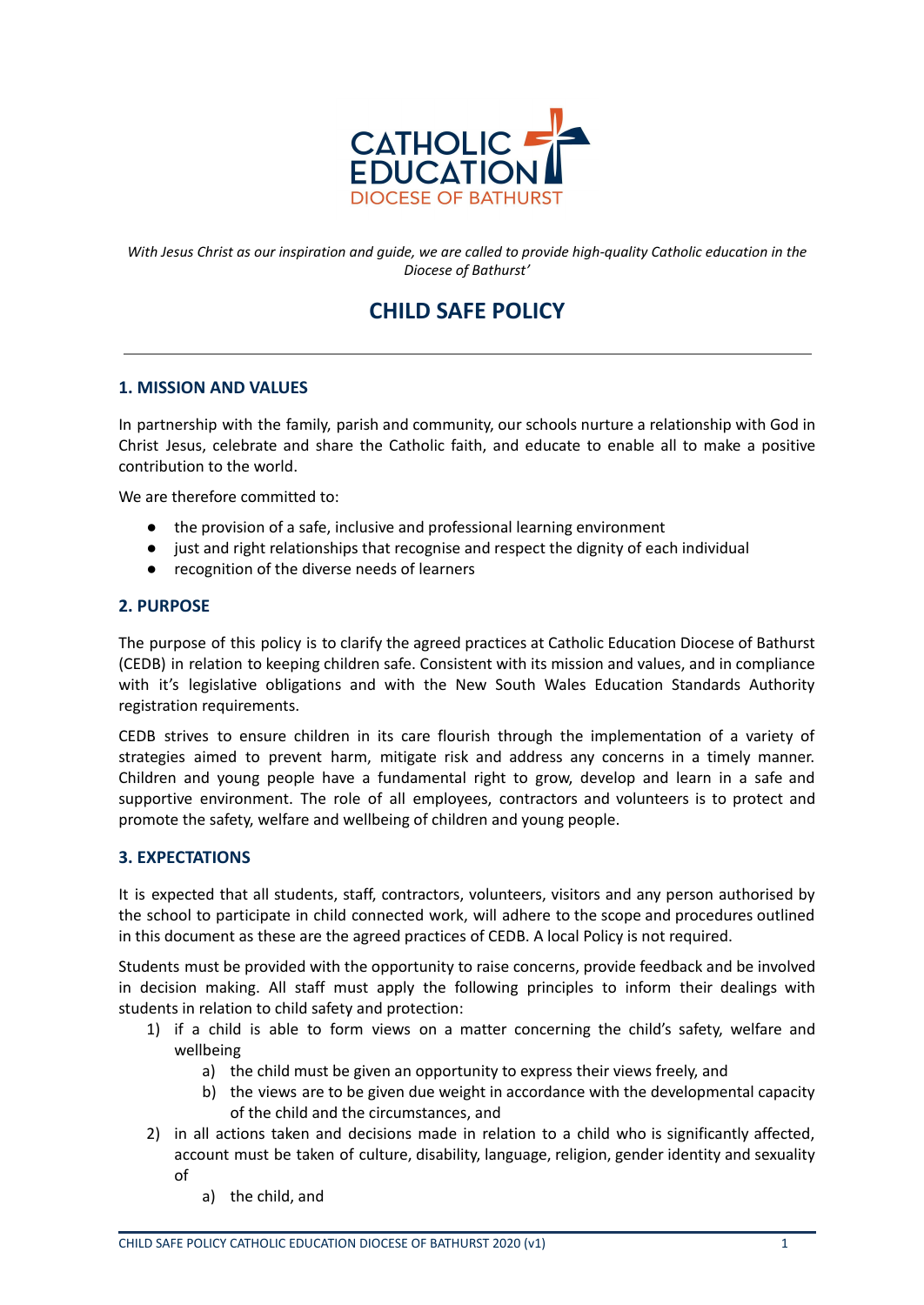- b) if relevant, the person with parental responsibility for the child.
- 3) in deciding what action is necessary to protect a child from harm, the course to be followed must be the least intrusive intervention in the life of the child and the child's family that is also consistent with the paramount consideration of safety, welfare and wellbeing.

Failure to comply with child protection responsibilities and obligations required by legislation or of this document may result in disciplinary action. This can include immediate termination of employment, termination of contractor agreement, notification to police or other external agencies.

An employee who becomes aware of a possible breach by another employee, of the above legislation or CEDB policies, guidelines and/or procedures must report this to their Principal or Leader: Human Resources. Failure to do so may result in disciplinary action and/or notification to other external agencies including police.

#### **4. DEFINITIONS**

All relevant definitions are located in Appendix 1.

#### **5. GUIDELINES**

#### **Recruitment / Employment (including Volunteers)**

CEDB works to foster a culture of safety for all members of its community. Recruitment is an important aspect of ensuring the safety of our school communities. CEDB implements a rigorous and consistent recruitment, screening and selection process which are detailed in *Guidelines for the Recruitment of Staff*.

All applicants are required to:

- hold a valid Working With Children Check (WWCC)
- complete a CEDB Employment Application Form which includes specific Child Safe questions
- provide professional reference

As part of the selection process:

- the convenor of the selection panel must complete referee checks
- WWCC must be verified by the CEDB Human Resources (HR) department.

All successful applicants must complete online Child Protection Training at the commencement of their employment.

Casual teaching staff complete online Child Protection Training prior to receiving approval to teach.

#### **Working With Children Check**

The Office of the Childrens Guardian requires CEDB to verify all employee's Working With Children Check (WWCC). This policy should be read in conjunction with the *Child Related Employment (WWCC) Policy.*

The **employee** must:

● provide their WWCC to CEDB prior to commencement of engagement for verification with the Office of the Children's Guardian.

**CEDB** Human Resources (HR) must:

- verify all employee WWCC with the Office of the Children's Guardian
- maintain a register of all WWCC. As this register includes personal details the register must be stored in a secure location and treated confidentially.

When schools engage **volunteers, trainees, practicum students** (18 years and over) they are required to:

● hold a valid Volunteer WWCC, complete the *Verification of a Working With Children Check Number* form. The school will then forward the form to CEDB HR and have the number verified. CEDB staff will confirm the verification of the WWCC number to the school who will then include the verification on the WWCC register held by the school **or**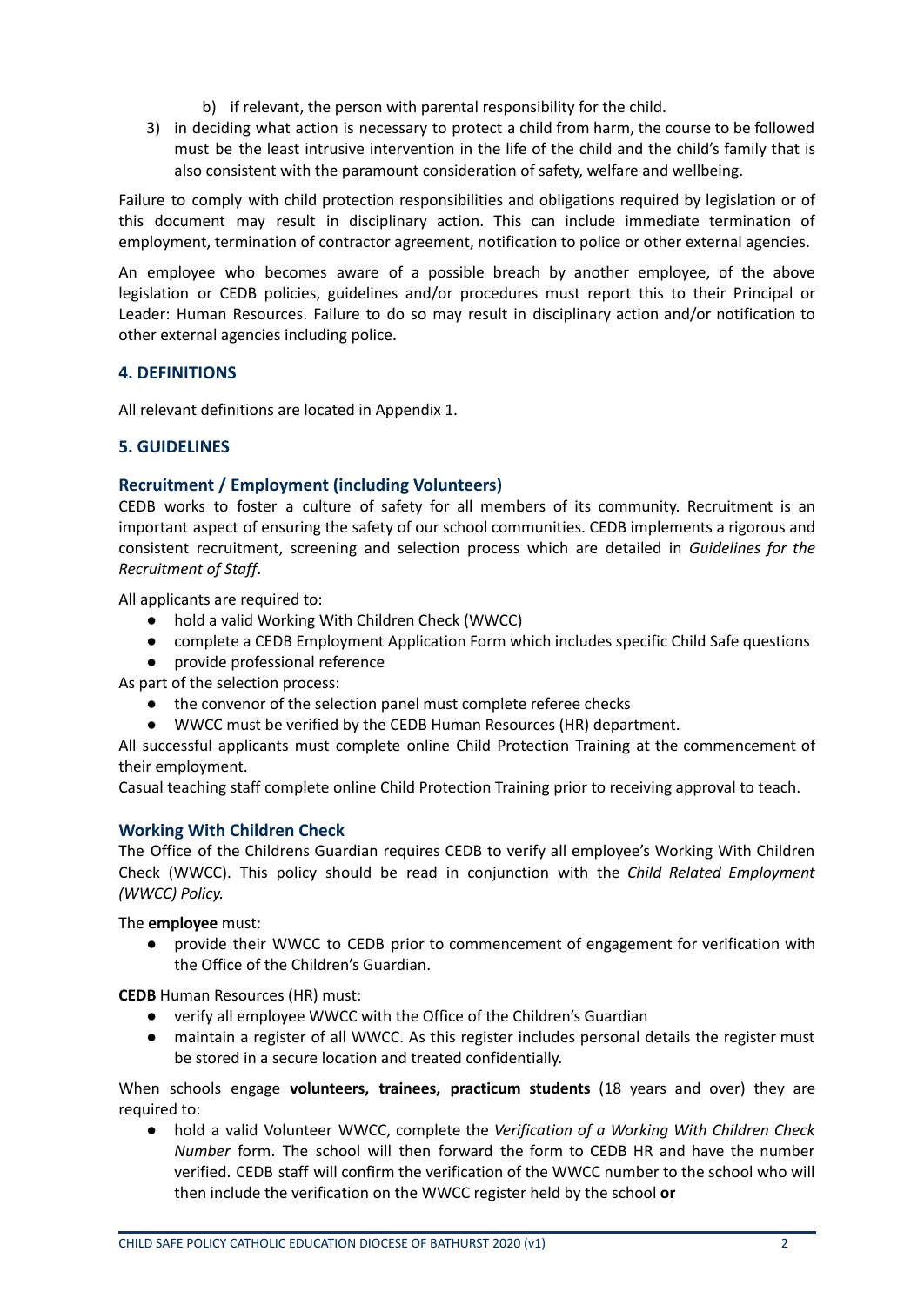if eligible for an exemption, then the individual must complete a Statutory Declaration which is to be stored at the school. In some instances an individual is not required, by law, to hold a WWCC. These exemptions include a close relative however exemptions do not apply if the individual is involved in overnight excursions, close personal care or official mentoring programs. Further details regarding exemptions are available from the [Office](https://www.kidsguardian.nsw.gov.au/child-safe-organisations/working-with-children-check/employer/who-needs-a-working-with-children-check) of the [Children's](https://www.kidsguardian.nsw.gov.au/child-safe-organisations/working-with-children-check/employer/who-needs-a-working-with-children-check) Guardian website.

At times schools engage **contractors, self employed persons or companies** to work with students (e.g. tutors, sport instructors, therapists). These individuals are required to provide their details for verification by CEDB and the information must be maintained on the WWCC register. Some exemptions do apply. Further details regarding exemptions are available from the [Office](https://www.kidsguardian.nsw.gov.au/child-safe-organisations/working-with-children-check/employer/who-needs-a-working-with-children-check) of the [Children's](https://www.kidsguardian.nsw.gov.au/child-safe-organisations/working-with-children-check/employer/who-needs-a-working-with-children-check) Guardian website.

Some contractors in the course of their normal work do not have direct contact with students. These contractors may also be eligible for **exemption**, in which case they are required to complete *Statutory Declaration for Exempt Workers (WWCC)* form available on the CEDB Unity.

# **Identifying, Responding and Reporting Risk of Significant Harm to the Department of Communities and Justice.**

All institutions, services and facilities are responsible for the care and protection of children and young persons providing an environment for them that is free of violence and exploitation, and access to services that foster their health, developmental needs, spirituality, self-respect and dignity.

*The Children and Young Persons (Care and Protection) Act 1998* identifies individuals working in education as mandatory reporters resulting in them having a legal obligation to report children and young persons at risk of significant harm. *CEDB Risk of Significant Harm Policy* provides further advice in how to complete reporting obligations.

It also should be noted that since August 2018 (under s316A of the *NSW Crimes Act*) all adults are required to report to Police if they know, believe or reasonably ought to know that a child (under 18 years) has been abused. However, if the offence has already been reported to the Department of Communities and Justice (DCJ) Child Protection Helpline there is a reasonable excuse not to report to Police.

Principals have a key role and responsibility in dealing with child protection matters and should be kept advised of concerns, particularly matters that may require reporting to DCJ or Police, also where concerns relate to activities within the school. Centralised reporting to the NSW Child Protection Helpline by the Principal (or their delegate) is supported by a Memorandum of Understanding (MOU) which allows for staff to report Risk of Significant Harm concerns to the Principal who then must assess the information, make the DCJ Helpline report and provide feedback to the staff member.

When staff become aware of a safety, welfare or wellbeing concern, the schools must take reasonable steps consistent with their function and expertise, to co-ordinate decision-making and delivery of services for these children.

CEDB has appointed Education Officers: Wellbeing and Safeguarding to support school based staff in relation to any child safety concerns. They are able to provide assistance to schools in a range of child protection issues, including interagency cooperation, special provisions for the exchange of information, managing confidentiality, privacy, record keeping and the security of documentation.

# **Complaints Management and Reporting**

CEDB is committed to providing high quality supportive and safe learning environments for students, staff and the broader community. All staff are subject to *Guidelines for [Professional](http://www.bth.catholic.edu.au/ContentUploads/files/Professional_Conduct_in_the_Protection_of_Children__Young_People.pdf) Conduct in the [Protection](http://www.bth.catholic.edu.au/ContentUploads/files/Professional_Conduct_in_the_Protection_of_Children__Young_People.pdf) of Children and Young People* that governs their professional behaviour.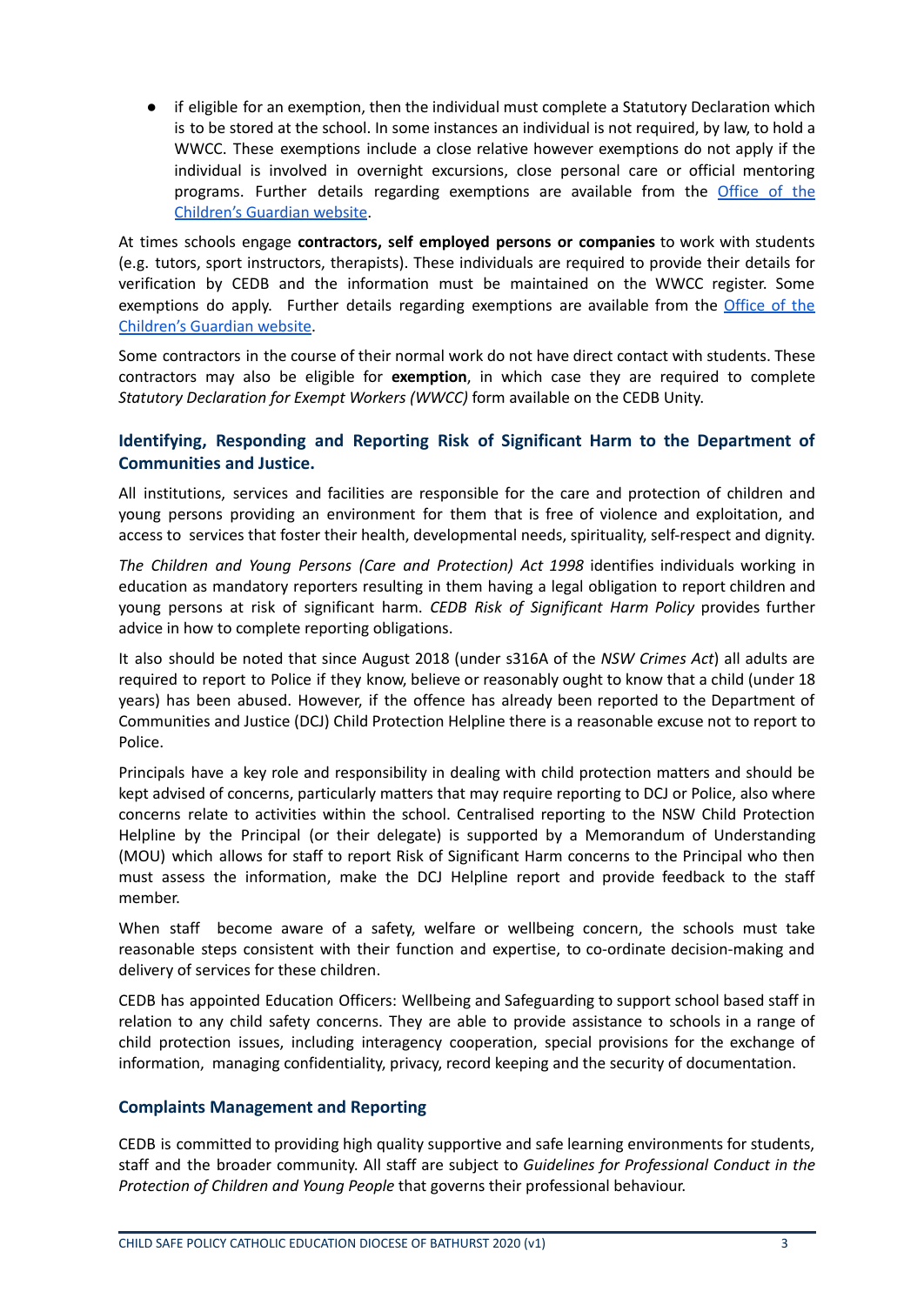Staff members have a legal obligation to take reasonable care for their own safety and the safety of children and others whom they come into contact with as part of their engagement with CEDB. These obligations include:

- providing adequate supervision
- following all policies, guidelines and procedures relating to the safety, welfare and well-being of students
- demonstrating personal behaviours that promote the safety, welfare and well-being of students
- maintaining respectful relationships and professional boundaries
- providing medical assistance (in accordance with their skill, knowledge and expertise) and facilitating professional medical care for students who become injured or unwell
- assessessing, managing and addressing risk where a student's safety welfare or wellbeing may be impacted.

Staff members must not correct or discipline a student in excess of what is reasonable or appropriate for the situation, the student's age, maturity, ability and circumstance. Corporal punishment is prohibited.

At times parents and caregivers may feel concerned about something that has taken place at the school. It is important that these concerns are raised and responded to in a timely and respectful manner.

School based complaints should be initially addressed with the teacher concerned. If the matter is not resolved or there is a conflict of interest then it should be addressed with the school leadership.

If there is a complaint about a Principal or in circumstances of conflicts of interest or issues remain unresolved at the school level, then complaints may be made directly to the CEDB.

When complaints relate to the Executive Director of Schools then the complaint should be made to the Chair of the Diocesean Catholic Education Council.

Complaints in relation to the conduct of the Bishop of Bathurst should be the subject of consultation between the Vicar of Education and the Executive Director of Schools. In the interest of transparency, advice should be sought at an early stage by either of these persons from the Professional Standards Office NSW/ACT or the otherwise appropriate agency.

Further information in relation to complaints can be obtained in the *Management of Complaint Guidelines* and the CEDB information brochure *Child Protection: Schools, families and community working together*.

# **Allegations Against Employees (Reportable Conduct)**

2020 marked the transfer of the Reportable Conduct Scheme for the NSW Ombudsman's Office to the Office of the Children's Guardian. This transfer of oversight was facilitated with the enactment of the *Children's Guardian Act 2019*. The main objective of this Act is the safety, welfare and wellbeing of children.

The Reportable Conduct Scheme provides the Office of the Children's Guardian with administrative and oversight powers to ensure organisations respond to complaints, complete reporting obligations to external agencies, conduct investigations into the conduct of employees, and take appropriate action.

This policy should be read in conjunction with *CEDB Safeguarding - Allegations Against Employee Policy*.

#### Executive Director of Schools

The Head of Agency is the Bishop of Bathurst. For matters in relation to Catholic Education in this diocese the Bishop has delegated the Head of Agency responsibilities to the Executive Director of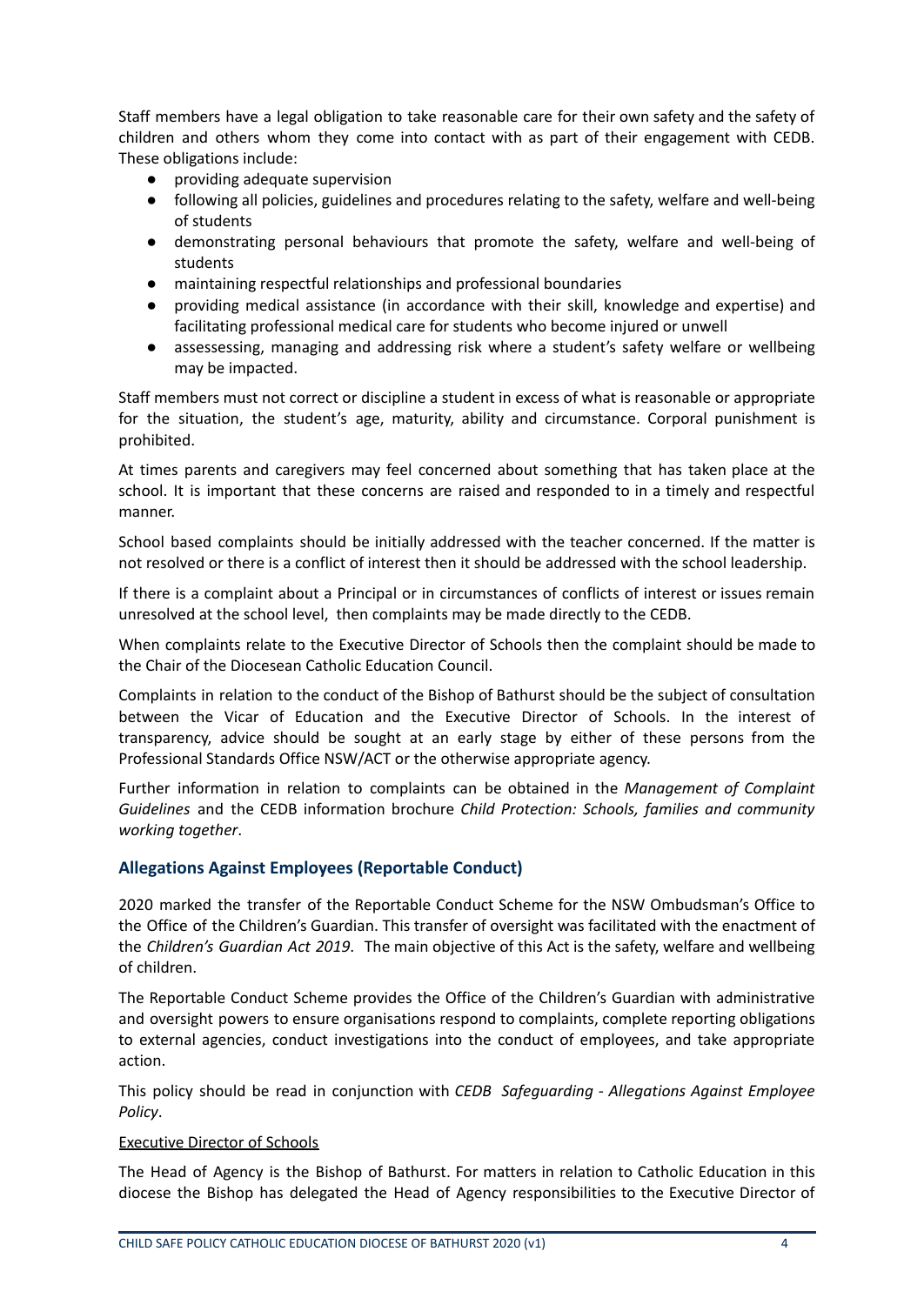Schools.

# Leader Human Resources, Risk and Workplace, Health and Safety, Lawyer (Leader HR)

Complaints relating to safeguarding and reportable conduct are referred to the Leader HR who assesses the complaint and allocates the investigation to an Education Officer: Wellbeing and Safeguarding.

#### Education Officer: Wellbeing and Safeguarding

Completes the investigation into a matter. This process includes:

- registering the complaint into the CEDB confidential database
- identifying whether the alleged conduct allegation requires a report to external authorities which include NSW police, DCJ, NSW Office of the Children's Guardian or other agencies
- undertaking a risk assessment in conjunction with the Principal and implements appropriate action
- responding to, make inquiries and/or investigating the reportable conduct matter
- ensure the Leader HR is informed of the matter throughout the investigation process
- maintaining appropriate records of investigation and findings, ensuring storage of such records are kept securely and separate from personnel files.

#### **Principals**

The Principal must report allegations/complaints regarding a child to the Leader HR. This process includes:

- report staff misconduct complaints/allegations to Leader HR
- seek advice from Leader HR and/or Education Officer: Wellbeing and Safeguarding on the required process to complete which may include reporting to police or DCJ and assisting with the risk assessment
- maintain strict confidentiality around all matters.

# Employees

- must report any concerns they have about any other employee or themselves engaging in reportable conduct or alleged reportable conduct, whether that is within or external to the work duties
- if the employee is unsure whether the conduct is reportable conduct or inappropriate behaviour then they must still report the concerns to the principal
- an employee must report to the principal if they become aware that an employee, volunteer or contractor has been convicted of an offense relating to reportable conduct. If the information relates to themselves then they must self-report
- if the allegation relates to the Principal then the report must be made directly to the Leader HR
- must maintain strict confidentiality around all matters
- maintain appropriate records.

# **Education and Training**

# Students

Schools take a whole-school approach to Safeguarding and Wellbeing Education in accordance with the syllabus, utilising appropriate curriculum and in the context of school Pastoral Care, Personal Development and Christian Values. The schools provide appropriate educative programs that aim to:

- protect children and young people from abuse (within the school and external to school)
- assist them to seek help in an effective way
- develop skills for respectful, positive and non-coercive relationships

This education focuses on upskilling students in both the real and digital world.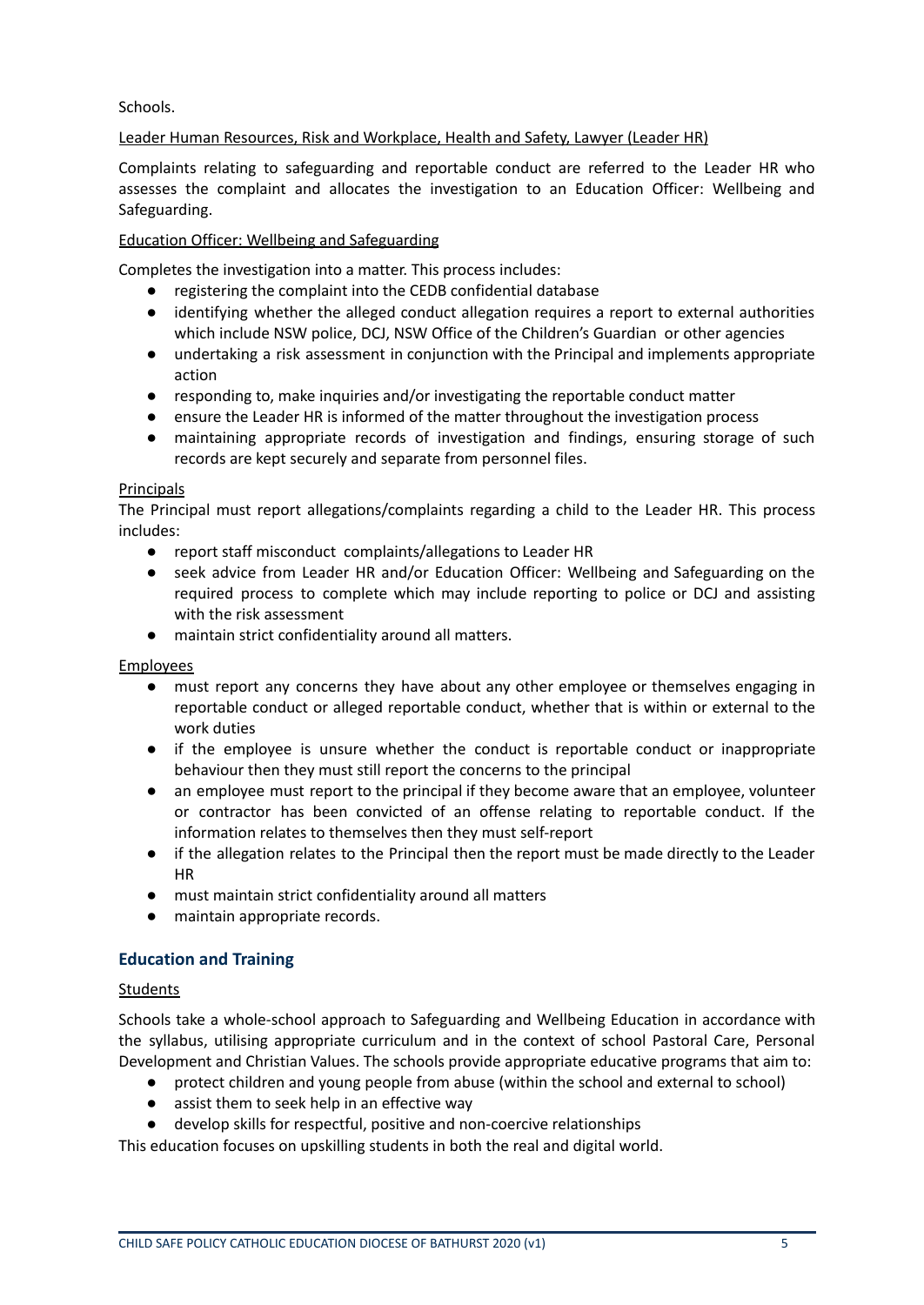# **Staff**

CEDB is committed to providing current Safeguarding training and development, both as a professional support to those employed to work with children and to build a shared child safe culture. The Safeguarding Training Course is offered a number of times each year for staff working with children.

CEDB requires all employees to:

- attend CEDB Safeguarding Training annually. This training covers Risk Of Significant Harm, Mandatory Reporting, Allegations Against Employee and legal updates. In these annual refreshers, CEBD ensures that all staff who have direct contact with students are informed annually of their legal responsibilities related to safeguarding, mandatory reporting and other relevant school expectations. These records are maintained at CEDB
- complete online Self-Administered Legal Training (SALT) modules. The SALT training addresses: safeguarding introduction; understanding mandatory reporting - risk of significant harm; Working With Children Check; complaints involving employees and the NSW Children's Guardian Act; and other important safeguarding issues. New employees are required to complete SALT training within 45 days of commencement of employment. Casual Teachers are required to complete SALT training prior to receiving approval to teach. Once initial training is completed staff will receive an electronic notification biannually to complete SALT training. This training is monitored and maintained by CEDB HR
- all staff to complete a review of the *Guidelines for Professional Conduct: in the Protection of Children and Young People* annually. This is conducted by the Principal and records are maintained at the school
- be proactive in maintaining knowledge of safeguarding information and training which is distributed through the CEDB Weekly and available on CEDB Unity.

#### Parents

● CEDB provides information to parents using a variety of electronic and hardcopy methods as well as personal contact.

#### **6. LEGISLATIVE FRAMEWORK**

Employees are required to be familiar and comply with child protection legislation as varied from time to time, including but not limited to:

*Children and Young Persons (Care and Protection) Act* 1998 (NSW); *Children and Young Persons (Care and Protection) Regulation* 1998 (NSW) *Children's Guardian Act* 2019 (NSW) *Crimes Act* 1900 (NSW) *Child Protection (Working with Children) Act* 2012 (NSW) *Child Protection (Working with Children) Regulation* 2012 (NSW)

#### **7. RELATED POLICIES, GUIDELINES AND RELATED INFORMATION**

*Guidelines for [Professional](http://www.bth.catholic.edu.au/ContentUploads/files/Professional_Conduct_in_the_Protection_of_Children__Young_People.pdf) Conduct in the Protection of Children and Young People Child Related Employment (WWCC) Policy* Catholic Education Diocese of Bathurst *Allegations Against Employees Policy* Catholic Education Diocese of Bathurst *Risk of Significant Harm Policy* Catholic Education Diocese of Bathurst *Management of Complaints Policy* Catholic Education Diocese of Bathurst *Child Protection: Schools, families and community working together (Brochure)* Catholic Education Diocese of Bathurst *Guidelines for Recruitment of Staff* Catholic Education Diocese of Bathurst

*Staff Discipline Policy* Catholic Education Diocese of Bathurst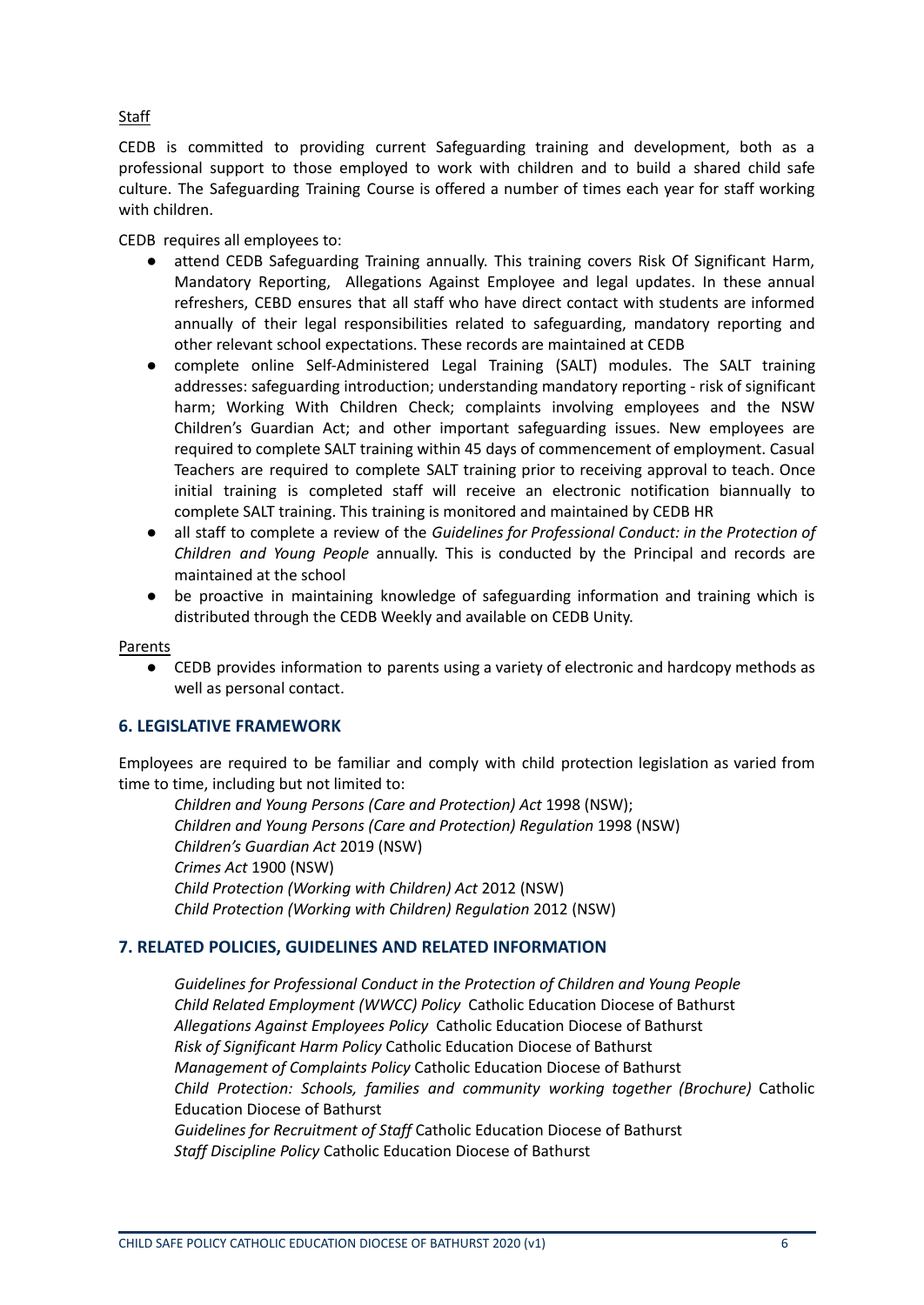# **8. POLICY ADMINISTRATION**

This policy has been ratified by the Executive Director of Schools and will be reviewed periodically, or in the event of any information or incident that indicates the need for a review, or following relevant legislative or organisational change.

It is the responsibility of anyone accessing this document to ensure that the current version is downloaded from CEDB Unity website.

| Date of Implementation | June 2020             |
|------------------------|-----------------------|
| Date of Last Review    |                       |
| Date for Next Review   | June 2023             |
| Review Leader          | Leader: HR, WHS, Risk |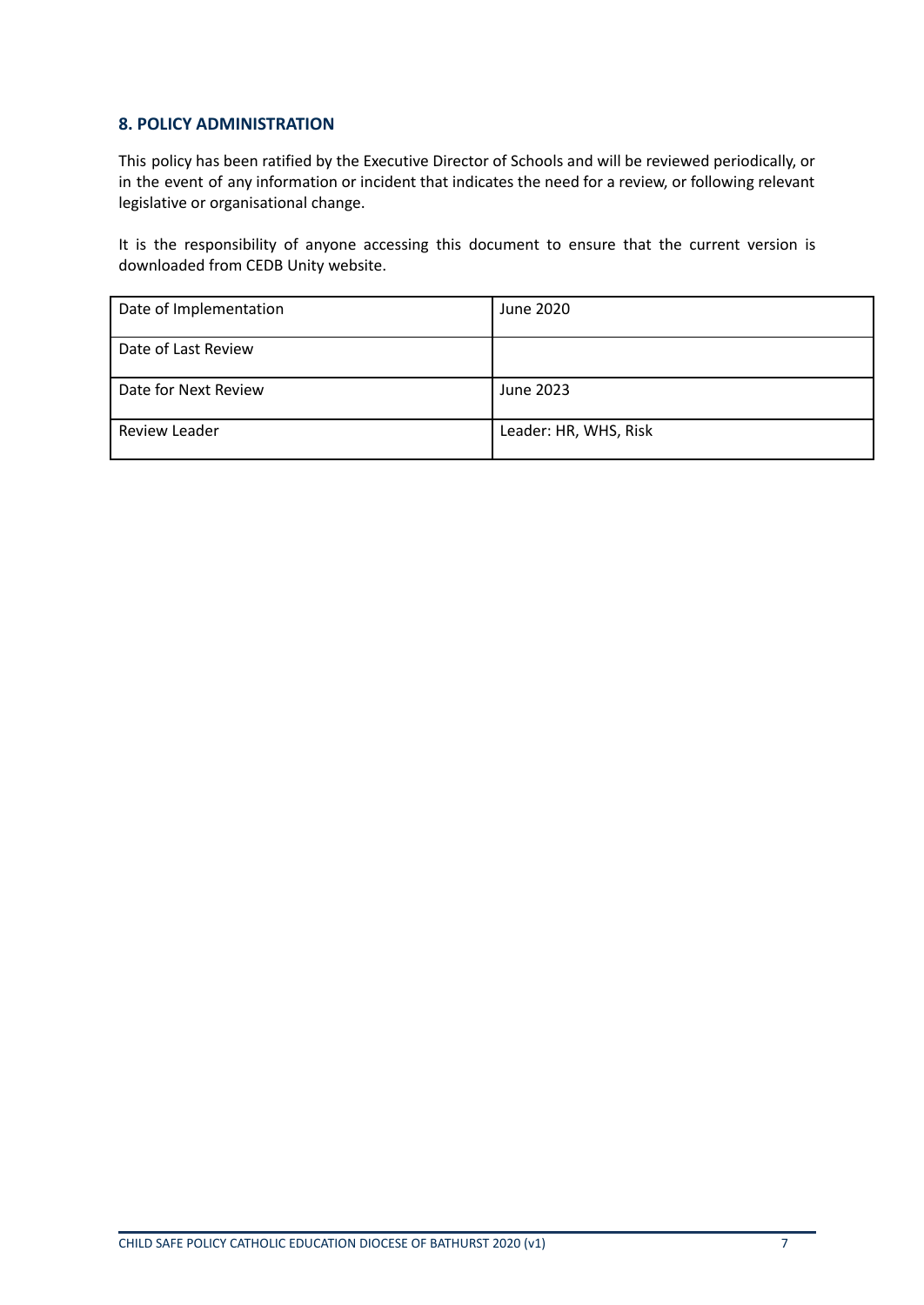#### **APPENDIX 1: DEFINITIONS**

**Assault**

- applies physical force against a child without lawful justification or excuse such as hitting, striking, kicking, punching or dragging a child (actual physical force); or
- causes a child to apprehend the immediate and unlawful use of physical force against them – such as threatening to physically harm a child through words and/or gestures and regardless of whether the person actually intends to apply any force (apprehension of physical force).

An assault is considered serious where:

- it results in the child being injured, beyond a type of injury like a minor scratch, bruise or graze; or
- it had the potential to result in a serious injury; or
- the injury suffered may be minor, but the assault is associated with aggravating circumstances (in this regard, aggravating circumstances might include associated inhumane or demeaning behaviour by the employee, for example kicking a child, pulling a child by grabbing the child around the neck).

All assaults regardless of the level of seriousness must be reported.

**CEDB** means Catholic Education Diocese of Bathurst.

**Child or children** means any person under the age of 18 years. With respect to matters notifiable to the Department of Communities and Justice (DCJ) (formerly known as Family and Community Services - FACS), a child is defined as a person under 16 years of age.

**Civil Standard of Proof – Balance of Probabilities** means the decision-maker deems that a version of events is 51% more likely to have occurred than the alternative version, then it meets the standard of proof on the balance of probabilities. The standard of proof must be responsive to the gravity of the facts in issue and the consequences of the ultimate decision.

**Complaint or Allegation** means, for the purposes of this document, a complaint or allegation is any issue raised regarding the conduct of an employee of CEDB in relation to children or young people, where such conduct is considered to be of a nature which may constitute reportable conduct in accordance with *Children's Guardian Act 2019.*

**The Department of Communities and Justice (DCJ)** was formerly known as Family and Community Services (FACS).

**Employee** means any person who is engaged by CEDB, whether or not they are employed in connection with work or activities that relate to children in paid or volunteer capacity, as well as any person engaged by CEDB to provide services to children and young people. Employees include, but are not limited to religious and clergy, volunteers, contractors, sub-contractors, consultants and students on tertiary practicum placements. Any reference to employees in this policy or procedures encompasses all categories outlined.

**Employer** refers to Catholic Education Diocese of Bathurst as an agency of the Roman Catholic Church Diocese of Bathurst.

**Head of Agency** means the Bishop of Bathurst, who is deemed to be the Head of Agency, as per the Children's *Guardian Act* 2019 (NSW) sec 65. In accordance with this Act these duties can be delegated and in the case of CEDB, these functions are delegated to the Executive Director of Schools.

**Ill-treatment** of a child, means conduct towards a child that is unreasonable and seriously inappropriate, improper, inhumane or cruel.

Examples of ill-treatment include making excessive or degrading demands of a child, a pattern of hostile or degrading comments or behaviour towards a child, using inappropriate forms of behaviour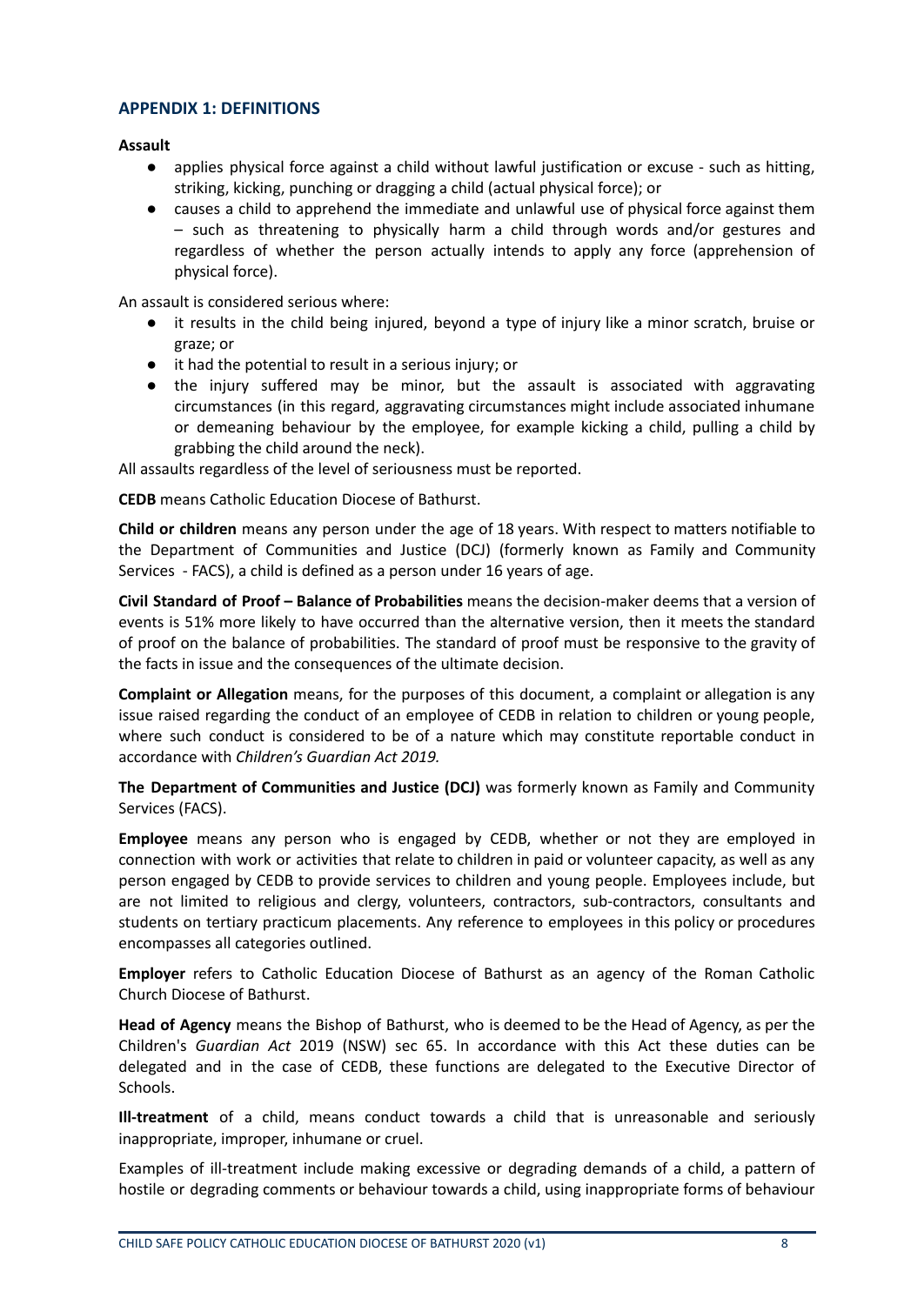management with a child.

**Mandatory Reporters** are required by law to report suspected child abuse and/or neglect to government authorities. Mandatory reporters are people who deliver services, wholly or partly, to children as part of their paid or professional work.

**Neglect** means a significant failure that causes or is likely to cause harm to a child – by a person with parental responsibility for the child, or an authorised carer or an employee, if the child is in the employee's care – the responsibility is to provide adequate and proper food, supervision, nursing, clothing, medical aid or lodging for the child. Neglect can be an ongoing situation of repeated failure by a caregiver to meet a child's physical or psychological needs, or a single significant incident where a caregiver fails to fulfil a duty or obligation, resulting in actual harm to a child or where there is the potential for significant harm to a child. Examples of neglect include failing to protect a child from abuse and exposing a child to a harmful environment.

Educational neglect is a subset of the neglect reporting category. It refers to cases of a child or young person who is required to attend school in accordance with the *[Education](https://www.legislation.nsw.gov.au/#/view/act/1990/8) Act 1990* — the parents or other caregivers have not arranged and are unable or unwilling to arrange for the child or young person to receive an education in accordance with that Act.

**Psychological harm** means behaviour that causes significant emotional or psychological harm. Examples of indicators of significant emotional or psychological harm include displaying behaviour patterns that are out of character, regressive behaviour, anxiety or self-harm.

**Risk of Significant Harm** means a child or young person is at risk of significant harm if the circumstances that are causing concern for the safety, welfare or wellbeing of the child or young person are present to a significant extent. This means the concern is sufficiently serious to warrant a response by a statutory authority (such as NSW Police Force or Department of Communities and Justice) irrespective of a family's consent.

What is significant is not minor or trivial and may reasonably be expected to produce a substantial and demonstrably adverse impact on the child or young person's safety, welfare or wellbeing, or in the case of an unborn child, after the child's birth. The significance can result from a single act or omission or an accumulation of these.

**Reportable Allegation** means an allegation that the employee has engaged in conduct that may be reportable conduct (please see the Reportable Conduct definition), whether or not the conduct is alleged to have occured in the course of the employee's employment with CEDB.

**Reportable Conduct** means the following conduct, whether or not a criminal proceeding in relation to the conduct has been commenced or concluded:

- A. a sexual offence
- B. sexual misconduct
- C. ill-treatment of a child
- D. neglect of a child
- E. an assault against a child
- F. an offence under section 43B (failure to protect a child from abuse) or 316A (failure to report abuse of a child as required of mandatory reporters) of the *[Crimes](https://legislation.nsw.gov.au/#/view/act/1900/40) Act 1900*
- G. behaviour that causes significant emotional or psychological harm to a child.

**Safeguarding** is the action that is taken to promote the welfare of children and protect them from harm.

Safeguarding means:

- protecting children from abuse and maltreatment
- preventing harm to children's health or development
- ensuring children grow up with the provision of safe and effective care
- **●** taking action to enable all children and young people to have the best outcomes.